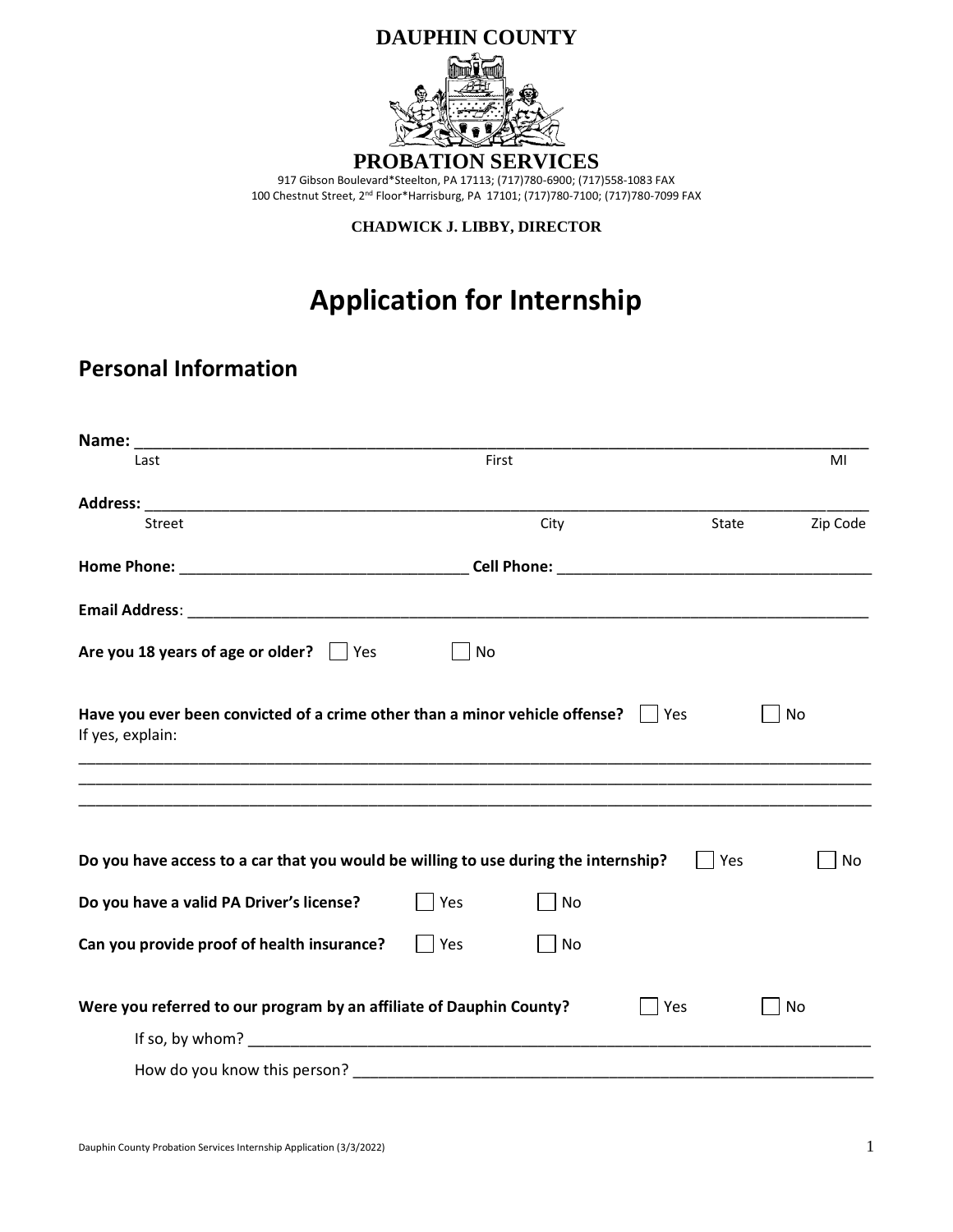### **Educational Background**

What semester are you requesting an internship: \_\_\_\_\_\_\_\_\_\_\_\_\_\_\_\_\_\_\_\_\_\_\_\_\_\_\_\_\_\_\_\_

**Anticipated Graduation Date:** \_\_\_\_\_\_\_\_\_\_\_\_\_\_\_\_\_\_\_\_\_\_\_\_\_\_\_\_\_\_\_\_\_\_\_

**Advisor/Counselor Contact Information:** 

| <b>Education</b>       | Name of School | <b>Years Completed</b> | Diploma/GPA | <b>Course of Study</b> |
|------------------------|----------------|------------------------|-------------|------------------------|
| High School            |                |                        |             |                        |
| College/Undergraduate  |                |                        |             |                        |
| Professional Graduate  |                |                        |             |                        |
| Trade, Business, Other |                |                        |             |                        |

\_\_\_\_\_\_\_\_\_\_\_\_\_\_\_\_\_\_\_\_\_\_\_\_\_\_\_\_\_\_\_\_\_\_\_\_\_\_\_\_\_\_\_\_\_\_\_\_\_\_\_\_\_\_\_\_\_\_\_\_\_\_\_\_\_\_\_\_\_\_\_\_\_\_\_\_\_\_\_\_\_\_\_\_\_\_\_\_\_\_\_\_\_ \_\_\_\_\_\_\_\_\_\_\_\_\_\_\_\_\_\_\_\_\_\_\_\_\_\_\_\_\_\_\_\_\_\_\_\_\_\_\_\_\_\_\_\_\_\_\_\_\_\_\_\_\_\_\_\_\_\_\_\_\_\_\_\_\_\_\_\_\_\_\_\_\_\_\_\_\_\_\_\_\_\_\_\_\_\_\_\_\_\_\_\_\_ \_\_\_\_\_\_\_\_\_\_\_\_\_\_\_\_\_\_\_\_\_\_\_\_\_\_\_\_\_\_\_\_\_\_\_\_\_\_\_\_\_\_\_\_\_\_\_\_\_\_\_\_\_\_\_\_\_\_\_\_\_\_\_\_\_\_\_\_\_\_\_\_\_\_\_\_\_\_\_\_\_\_\_\_\_\_\_\_\_\_\_\_\_

**List Professional Certificates, Apprenticeships, Specialized Training or Foreign Language Skills:**

#### **Please indicate ALL of the times that you would be available for an internship: (Office Hours are 8am to 5pm)**

\_\_\_\_\_\_\_\_\_\_\_\_\_\_\_\_\_\_\_\_\_\_\_\_\_\_\_\_\_\_\_\_\_\_\_\_\_\_\_\_\_\_\_\_\_\_\_\_\_\_\_\_\_\_\_\_\_\_\_\_\_\_\_\_\_\_\_\_\_\_\_\_\_\_\_\_\_\_\_\_\_\_\_\_\_\_\_\_\_\_\_\_\_ \_\_\_\_\_\_\_\_\_\_\_\_\_\_\_\_\_\_\_\_\_\_\_\_\_\_\_\_\_\_\_\_\_\_\_\_\_\_\_\_\_\_\_\_\_\_\_\_\_\_\_\_\_\_\_\_\_\_\_\_\_\_\_\_\_\_\_\_\_\_\_\_\_\_\_\_\_\_\_\_\_\_\_\_\_\_\_\_\_\_\_\_\_ \_\_\_\_\_\_\_\_\_\_\_\_\_\_\_\_\_\_\_\_\_\_\_\_\_\_\_\_\_\_\_\_\_\_\_\_\_\_\_\_\_\_\_\_\_\_\_\_\_\_\_\_\_\_\_\_\_\_\_\_\_\_\_\_\_\_\_\_\_\_\_\_\_\_\_\_\_\_\_\_\_\_\_\_\_\_\_\_\_\_\_\_\_

|                | Monday | Tuesday | Wednesday | Thursday | Friday |
|----------------|--------|---------|-----------|----------|--------|
| <b>Morning</b> |        |         |           |          |        |
| Afternoon      |        |         |           |          |        |

**Please list the number of hours needed to satisfy internship requirements:** \_\_\_\_\_\_\_\_\_\_\_\_\_\_\_\_\_\_\_\_\_\_

**Please indicate your area of interest for Internship Program:**

Juvenile **Both**